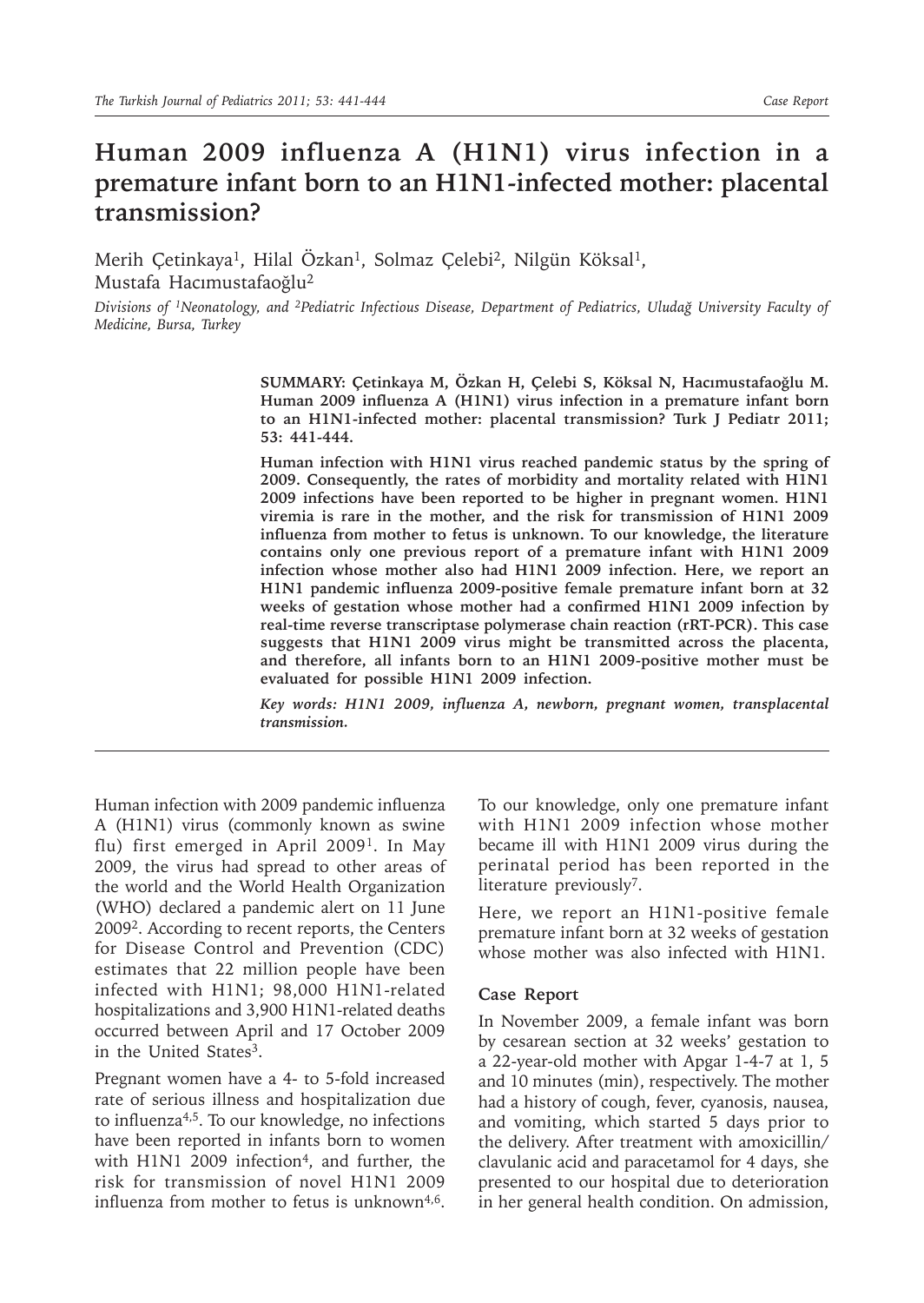light microscopy.

she had dyspnea, cyanosis, a temperature of 38°C, pulse of 122/min, and respiratory rate of 36 breaths/min with an oxygen saturation of 88%. Her white blood cell (WBC) was 6700/mm3 and she had a platelet count of 120,000/mm3. Her initial C-reactive protein (CRP) was negative. Chest radiography showed bilateral diffuse infiltrates. She started receiving ceftriaxone, erythromycin and oseltamivir. However, because of respiratory distress within the first 6 hours, she was intubated and then transferred to an isolated room in an adult Intensive Care Unit. She delivered the premature infant by cesarean section within 24 hours of admission and oseltamivir treatment. After delivery, the mother responded well to antibiotic and oseltamivir and she was extubated on the 7th day of hospitalization. She was discharged 17 days after delivery. The mother's nasal swab sample obtained during hospitalization was tested in the laboratory of the Turkish Ministry of Health with real-time reverse transcriptase polymerase chain reaction (rRT-PCR), a rapid diagnostic test for H1N1, and was found positive. She stated that no influenza vaccination was performed during pregnancy. The placenta was paraffin-sectioned and stained with hematoxylin-eosin (H&E) and was evaluated by a pathologist. Neutrophils, calcification, hyperemia, and hemorrhagic infarct in the placenta were detected under

The delivery was performed in an isolated operation room. The infant had no spontaneous breathing at delivery; thus, positive pressure ventilation was performed and she was intubated due to respiratory distress. Her birth weight was 2050 g (50-90 p), birth length 45 cm (50-90 p) and head circumference 32.5 cm (50-90 p). Physical examination revealed respiratory distress, tachypnea (60 breath/ min), cyanosis, and intercostal and subcostal retractions with prematurity findings. She was given one dose of surfactant since air bronchograms were seen in her anteroposterior chest radiography. Ampicillin and gentamicin were also started for possible neonatal sepsis. She was closely monitored for signs and symptoms of influenza in an isolated sterile room in the Neonatal Intensive Care Unit (NICU). No air bronchograms or other findings such as pneumonia were determined in her second chest radiography that was taken 6

hours later; therefore, no other therapies such as a second dose of surfactant or oseltamivir were given. The infection control procedures developed for novel H1N1 infection were applied. Her initial complete blood count at birth was not significantly abnormal, revealing WBC 8220/mm3, hemoglobin 15.9 g/dl and platelet count 322000/mm3. Her CRP level at birth was negative. She was extubated on the second day of life, and oxygen therapy was stopped on the third day of life. She was given ampicillin plus gentamicin for 7 days. No organism was isolated from her blood culture. Since no signs of sepsis or H1N1 2009 infection were detected, she was discharged from the hospital with suggestion of close monitoring for influenza signs. The infant's nasal swab sample was collected immediately after birth and sent for analysis to the same laboratory in order to screen for H1N1 2009 infection. The test result, which was available 48 hours later, was positive for H1N1 2009 infection.

## **Discussion**

Here, we report a premature infant with H1N1 2009 infection born to an H1N1-positive mother. To the best of our knowledge, this is only the second report of H1N1 2009 infection in a premature infant due to possible transplacental transmission of novel H1N1 2009 virus.

Dulyachai et al.7 first reported a female infant born at 31 weeks of gestation who had respiratory distress. They stated that the mother had H1N1 2009 virus infection 7 days before delivery. In addition to routine premature care, she was given oseltamivir, as her throat swab specimen was found to be positive for H1N1 2009 infection by real-time PCR. She was also started on cefotaxime for minimal pulmonary infiltrations. Although she was discharged at 28 days of life during the follow-up, the mother died from respiratory failure 7 days after delivery. Our case had similar characteristics as she was also born to an H1N1-infected mother, had respiratory distress and responded well to oseltamivir therapy. Dulyachai et al.7 suggested that the patient was likely infected *in utero* as she was never exposed to her mother. Similarly, our patient was never exposed to her mother as she was delivered by cesarean section in an isolated sterile isolation room. No H1N1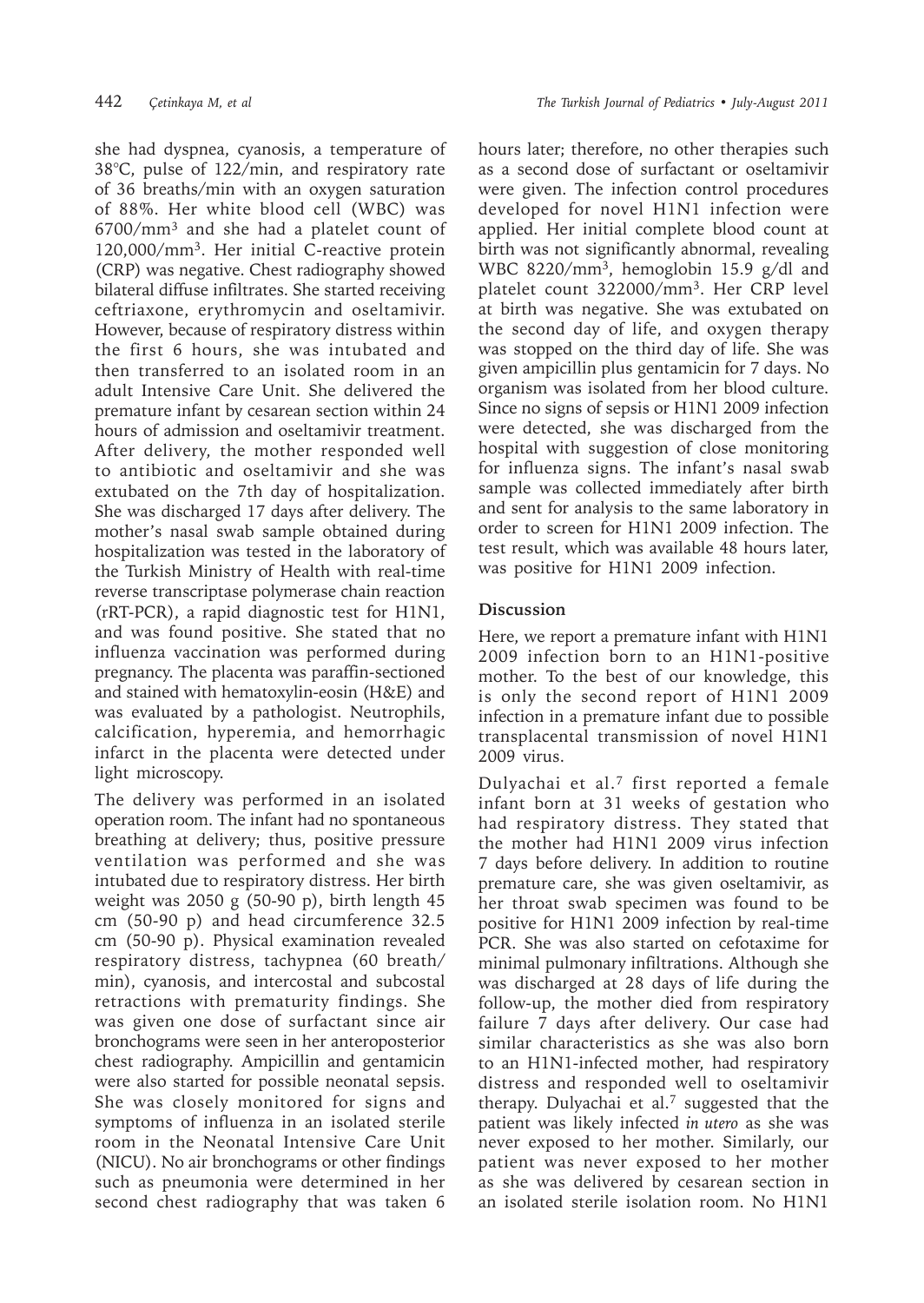2009-positive infant was followed up in our NICU in the same period. There was also no H1N1 2009-positive healthcare staff in the NICU. All these data together might suggest a possible placental transmission of the H1N1 2009 infection.

Pregnancy has been reported to be a risk factor for increased rates of illness and death due to both pandemic and seasonal influenza<sup>4</sup>. This increased risk is believed to be associated with several physiologic changes that occur during pregnancy<sup>8</sup>. Pregnancy-related complications of novel H1N1 2009 infection include nonreassuring fetal testing (most commonly fetal tachycardia) and febrile morbidity<sup>9</sup>. A primary life-threatening complication that results in severe illness or death is the development of pneumonia and acute respiratory distress syndrome requiring mechanical ventilation $10$ . In agreement with the literature, in our case, the mother had severe pneumonia requiring mechanical ventilation and intravenous antibiotic treatment.

The effect of maternal influenza on the fetus has not yet been fully understood. It is believed that viremia is infrequently seen during influenza, and therefore, placental transmission of the virus might be extremely rare8, 11. Human influenza virus primarily infects and causes disease in the respiratory tract. However, human influenza virus infection is also associated with disease in other organs. Influenza virus spreads via blood to other tissues and replicates there $12$ . In our patient's mother, systemic infection was evidenced by the viremia, which is rarely reported in humans with influenza<sup>13</sup>. Even if the influenza virus does not have a direct effect on the fetus, fever that often accompanies influenza infection is thought to be associated with adverse fetal effects, especially neural tube defects<sup>8</sup>.

During the previous pandemics of 1918 and 1957, remarkably high rates of spontaneous pregnancy loss, preterm delivery and fetal death were reported, especially among women with pneumonia<sup>8</sup>. In good accord with these observations, our case was a premature infant, suggesting that the infection causes preterm delivery. A previous animal study suggested that Hsw1N1, the swine influenza, could be transmitted transplacentally14. In addition, it was reported in humans that avian influenza A (H5N1), the highly pathogenic strain of influenza virus, might be transmitted across the placenta; viral genomic sequences of the virus were identified in the placental cytotrophoblasts and the fetal respiratory tract of a pregnant woman infected with H5N1<sup>15,16</sup>. To date, there has been only one previous case that might suggest the possible placental transmission of novel H1N1 2009 virus in humans.

Although apnea, tachypnea, dyspnea, central cyanosis, dehydration, altered mental status, and extreme irritability have been reported as symptoms of more severe disease in young infants17, no specific findings for newborns have been reported. Our case had respiratory distress characterized by tachypnea, dyspnea and requirement of mechanical ventilation. However, it was not possible to distinguish whether these findings were indeed associated with surfactant deficiency or with H1N1 influenza infection. The rRT-PCR test, which is recommended in the United States as a reliable technique for accurate and rapid diagnosis of H1N1 2009 infection<sup>9,17</sup>, was ordered immediately. Respiratory distress syndrome occurs in 25% of preterm infants born  $\geq 30$ weeks of gestation<sup>18</sup>. Although respiratory distress may be associated with prematurity, the effect of maternal H1N1 infection on neonatal respiratory distress is unknown. Since the infants' symptoms resolved within 24 hours, which coincided with the availability of the PCR test result, and the infant responded well to surfactant and antibiotic therapy, oseltamivir was not given. No other complications of novel H1N1 virus infection developed in the infant during the follow-up in the NICU.

In conclusion, our case suggests a vertical transmission of novel H1N1 2009 virus. To the best of our knowledge, this is only the second report of H1N1 2009 infection in a premature infant due to possible transplacental transmission of novel H1N1 2009 virus. Therefore, all pregnant women should be monitored for premature delivery, and all infants born to H1N1-positive mothers should be evaluated for H1N1 2009 infection. Future studies including a greater number of infants are required in order to support our finding of possible vertical transmission of H1N1 virus and the effects of maternal H1N1 2009 infection on neonatal outcomes.